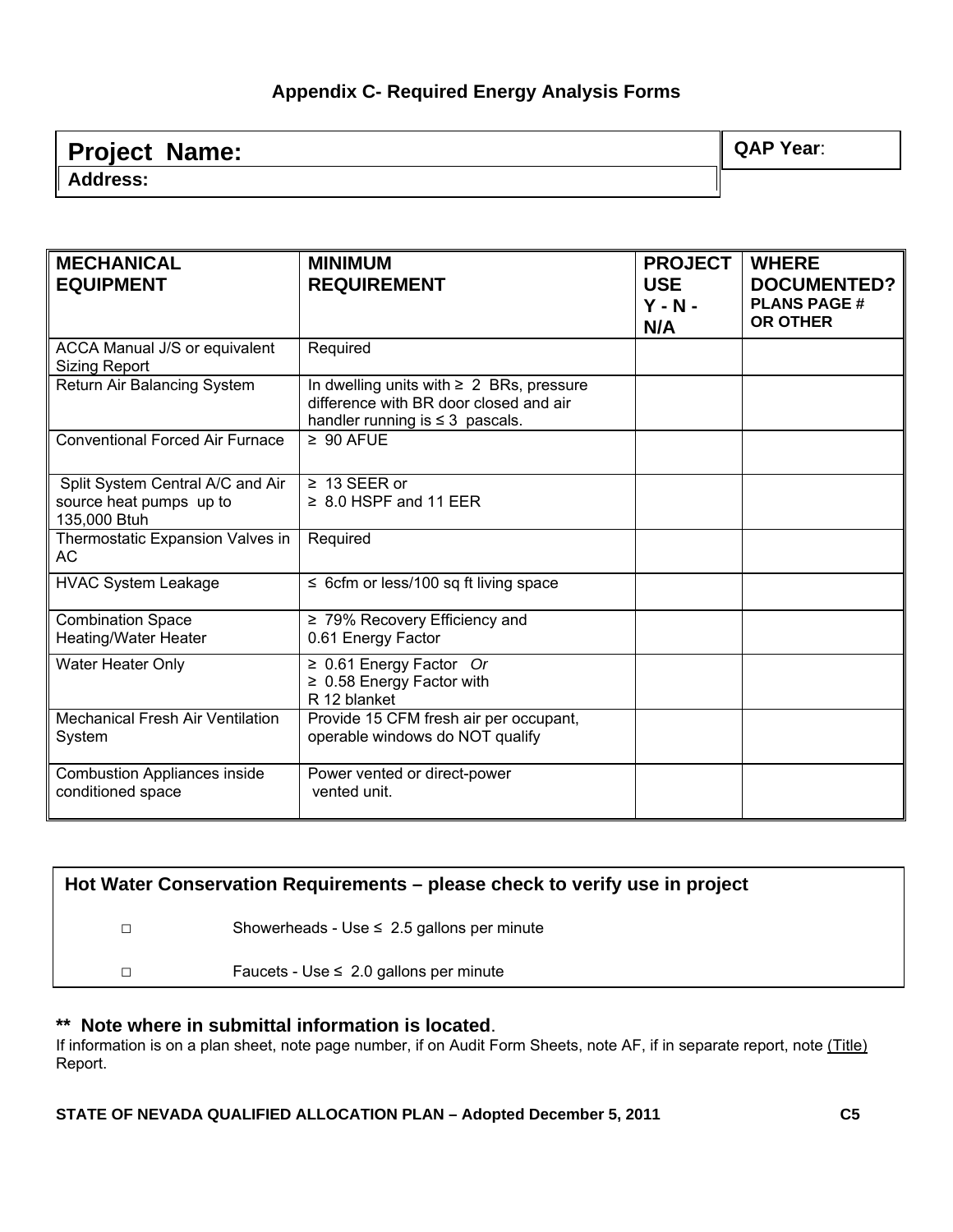| <b>BUILDING</b><br><b>ENVELOPE</b>        | NORTHERN,<br><b>RURAL</b>                    | <b>SOUTHERN</b>                   | <b>PROJECT</b><br><b>USE</b><br>$Y - N - N/A$ | <b>WHERE</b><br><b>SUBMITTED</b><br><b>PAGE#</b><br><b>OR AUDIT FORM</b> |
|-------------------------------------------|----------------------------------------------|-----------------------------------|-----------------------------------------------|--------------------------------------------------------------------------|
| <b>ATTIC /CEILING</b>                     | <b>R38</b>                                   | R <sub>30</sub>                   |                                               |                                                                          |
| <b>WALLS</b>                              | R <sub>19</sub> /R <sub>21</sub> L.<br>Tahoe | R <sub>15</sub>                   |                                               |                                                                          |
| <b>BAND JOISTS</b>                        | R <sub>19</sub> /R <sub>21</sub> L.<br>Tahoe | R <sub>15</sub>                   |                                               |                                                                          |
| <b>FLOORS OVER</b><br><b>CRAWL SPACES</b> | R <sub>19</sub>                              | R <sub>15</sub>                   |                                               |                                                                          |
| <b>SLAB FOUNDATIONS</b>                   | R <sub>10</sub> Perimeter                    | <b>NA</b>                         |                                               |                                                                          |
| <b>WINDOWS</b>                            | U-Factor 0.31<br><b>SHGC 0.35</b>            | U Factor 0.35<br><b>SHGC 0.30</b> |                                               |                                                                          |

# **Note on Prescriptive Building Envelope Efficiency Minimums**

In order to complete the energy use analysis please provide information as it pertains to this project. Efficiency must be equal to or greater than required minimums, unless an energy use analysis using an approved method demonstrates that the building and individual unit energy performance is equal to or greater than the EPA Energy Star Home program.

| <b>LIGHTS</b><br><b>APPLIANCES</b> | <b>REQUIREMENT</b>                   | <b>PROJECT USE IN</b><br><b>DWELLING UNITS</b><br>$Y - N - N/A$ | <b>MAKE &amp; MODEL #</b><br>(IF KNOWN) |
|------------------------------------|--------------------------------------|-----------------------------------------------------------------|-----------------------------------------|
| Ceiling Fans                       | Reversible, Energy Star<br>Qualified |                                                                 |                                         |
| <b>Light Fixtures</b>              | <b>Energy Star Qualified</b>         |                                                                 |                                         |
| Refrigerators                      | <b>Energy Star Labeled</b>           |                                                                 |                                         |
| <b>Dishwashers</b>                 | Energy Star Labeled                  |                                                                 |                                         |
| <b>Clothes Washers</b>             | <b>Energy Star Labeled</b>           |                                                                 |                                         |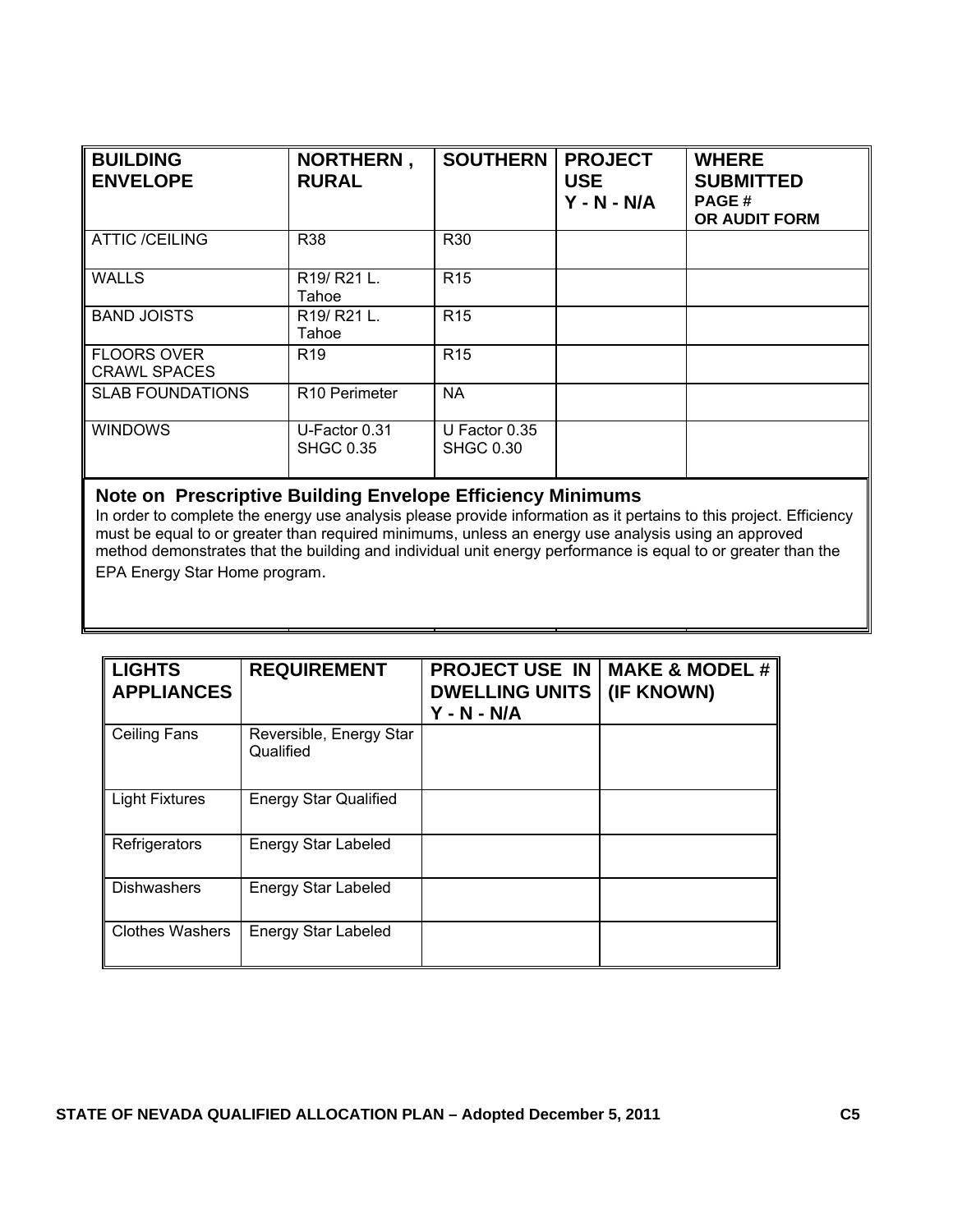## **Please include on a disk or email as pdf's: site plan, building and unit floor plans, elevations, mechanical plans, window and door schedules, plumbing plans**

*Please answer these questions for units / dwellings in the project.* 

|                                                                                                                                                                                                                                      | <b>Total Number of Unit Types:</b> |  |  |  |  |
|--------------------------------------------------------------------------------------------------------------------------------------------------------------------------------------------------------------------------------------|------------------------------------|--|--|--|--|
| 1st Floor ______________ 1 BR ____________ 2 BR ________________3 BR                                                                                                                                                                 |                                    |  |  |  |  |
|                                                                                                                                                                                                                                      |                                    |  |  |  |  |
| 3rd Floor ______________ 1 BR ____________ 2 BR ________________3 BR                                                                                                                                                                 |                                    |  |  |  |  |
|                                                                                                                                                                                                                                      |                                    |  |  |  |  |
|                                                                                                                                                                                                                                      |                                    |  |  |  |  |
| <b>Flat Ceiling Height</b> ( ) 8 Ft ( ) 10 Ft ( ) Other ft                                                                                                                                                                           |                                    |  |  |  |  |
|                                                                                                                                                                                                                                      |                                    |  |  |  |  |
|                                                                                                                                                                                                                                      |                                    |  |  |  |  |
|                                                                                                                                                                                                                                      |                                    |  |  |  |  |
|                                                                                                                                                                                                                                      |                                    |  |  |  |  |
| <b>Crawlspace Foundations Only</b>                                                                                                                                                                                                   |                                    |  |  |  |  |
| <b>Is Crawl Space Vented ()</b> Operable vents () Unvented () Open                                                                                                                                                                   |                                    |  |  |  |  |
| Total Crawl Height ______ ft Height below grade only _________ ft                                                                                                                                                                    |                                    |  |  |  |  |
| <b>Slab Foundations Only</b>                                                                                                                                                                                                         |                                    |  |  |  |  |
|                                                                                                                                                                                                                                      |                                    |  |  |  |  |
| Type of Insulation if applicable <b>contained a set of the set of the set of the set of the set of the set of the set of the set of the set of the set of the set of the set of the set of the set of the set of the set of the </b> |                                    |  |  |  |  |
|                                                                                                                                                                                                                                      |                                    |  |  |  |  |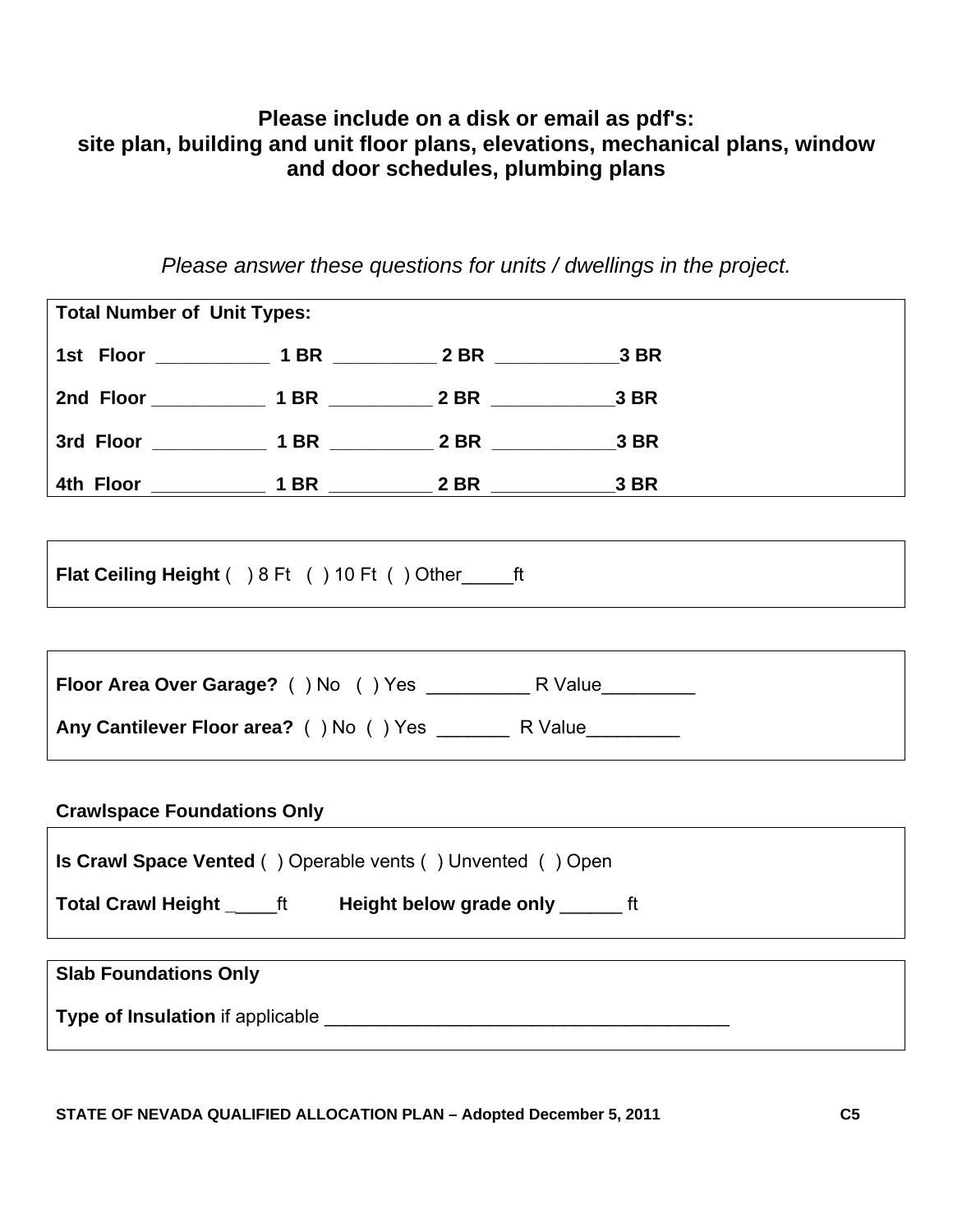| <b>Ceiling Type &amp; Insulation</b>                                                                                    |  |  |
|-------------------------------------------------------------------------------------------------------------------------|--|--|
| <b>Roof Type</b> () Tile () Asphalt () Other Framing 2x : oc                                                            |  |  |
| <b>Roof Pitch</b> ( ) 4 in 12 ( ) 5 in 12 ( ) Other                                                                     |  |  |
| <b>Where is insulation located?</b> $($ $)$ on ceiling $($ $)$ under roof sheathing                                     |  |  |
| Vault Ceilings on top floor () No () Yes<br>Roof Exterior Color () Light () Medium () Dark Radiant Barrier () Yes () No |  |  |
|                                                                                                                         |  |  |

#### **Wall Type & Insulation**

 $\overline{\phantom{a}}$ 

| () Standard Stud Frame () Other $($ $)$ $\frac{1}{2}$ () $2x4$ () $2x6$ () Other |  |
|----------------------------------------------------------------------------------|--|
| Will foam board be applied as exterior sheathing? () Yes () No                   |  |

### **Mechanical Systems – Dwelling Units**

| <b>Heating Systems</b>                                                           |                          |
|----------------------------------------------------------------------------------|--------------------------|
| Type () Furnace () Combo w/Water Heater () Other _______________________________ |                          |
|                                                                                  |                          |
|                                                                                  | kBtu                     |
| <b>Fuel Type</b> () Natural gas () Propane __________                            | Location________________ |
|                                                                                  |                          |
| <b>Cooling Systems</b>                                                           |                          |
| Size (s)<br>ton                                                                  |                          |
|                                                                                  |                          |
| <b>Hot Water Heaters</b>                                                         |                          |

**STATE OF NEVADA QUALIFIED ALLOCATION PLAN – Adopted December 5, 2011 C5** 

٦